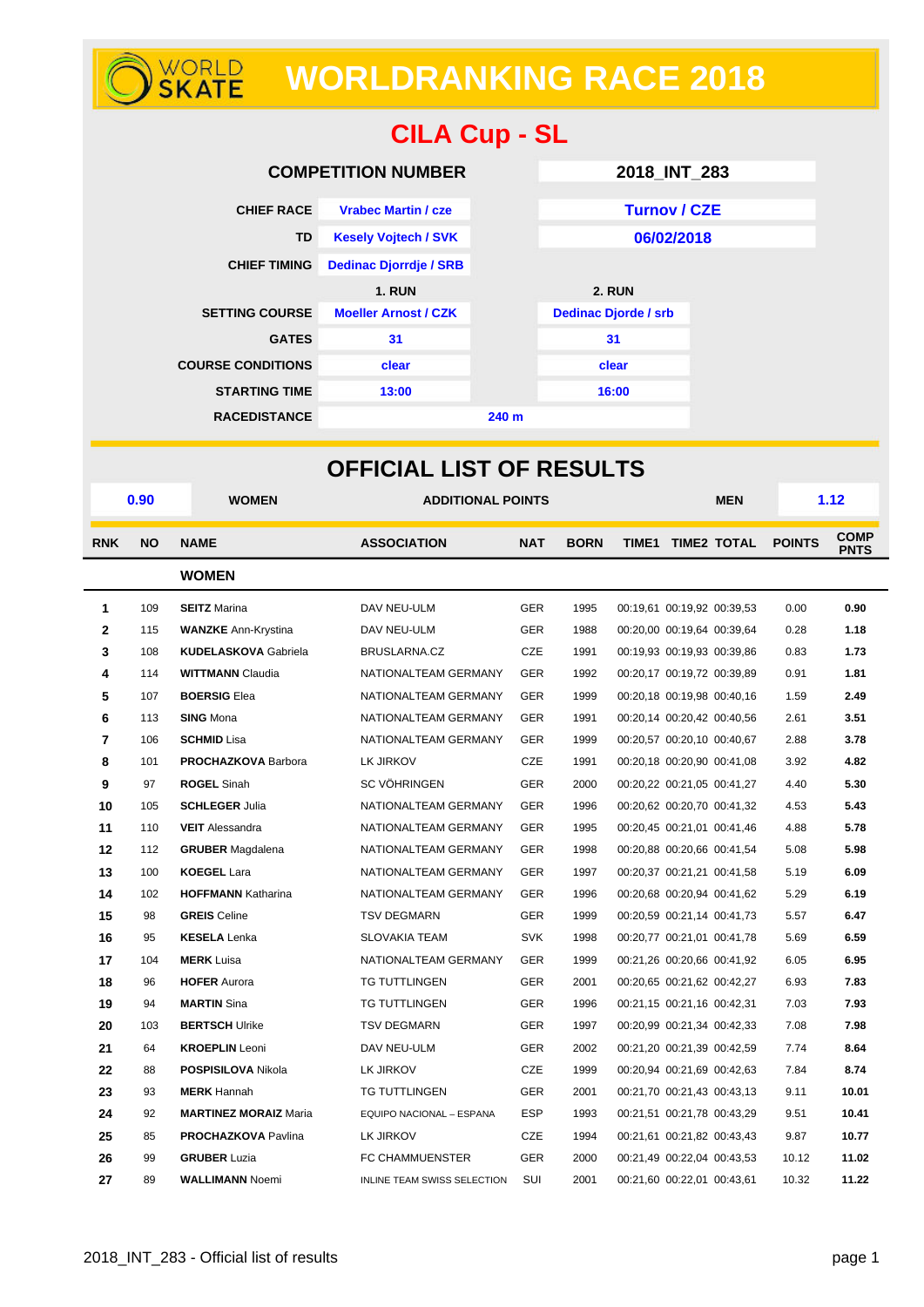### **OFFICIAL LIST OF RESULTS**

| 0.90       |           | <b>WOMEN</b>                | <b>ADDITIONAL POINTS</b>            |            |             |              |                            | <b>MEN</b>         |               | 1.12                       |
|------------|-----------|-----------------------------|-------------------------------------|------------|-------------|--------------|----------------------------|--------------------|---------------|----------------------------|
| <b>RNK</b> | <b>NO</b> | <b>NAME</b>                 | <b>ASSOCIATION</b>                  | <b>NAT</b> | <b>BORN</b> | <b>TIME1</b> |                            | <b>TIME2 TOTAL</b> | <b>POINTS</b> | <b>COMP</b><br><b>PNTS</b> |
| 28         | 66        | <b>HUEBERT Julia</b>        | FC CHAMMUENSTER                     | <b>GER</b> | 2003        |              | 00:22,00 00:21,67 00:43,67 |                    | 10.47         | 11.37                      |
| 29         | 91        | <b>GANN</b> Leah            | <b>TSV STEINENBRONN</b>             | <b>GER</b> | 1999        |              | 00:22,18 00:21,50 00:43,68 |                    | 10.50         | 11.40                      |
| 30         | 90        | <b>REQUEJO GARCIA Nuria</b> | EQUIPO NACIONAL - ESPANA            | <b>ESP</b> | 1998        |              | 00:21,83 00:22,11 00:43,94 |                    | 11.16         | 12.06                      |
| 31         | 87        | <b>SCHREIBER Lisa</b>       | <b>TSV STEINENBRONN</b>             | <b>GER</b> | 2000        |              | 00:21,91 00:22,43 00:44,34 |                    | 12.17         | 13.07                      |
| 32         | 84        | <b>MUENCH</b> Anna-Sophie   | FC CHAMMUENSTER                     | <b>GER</b> | 2001        |              | 00:22.27 00:22.14 00:44.41 |                    | 12.35         | 13.25                      |
| 33         | 61        | <b>DEDINAC Mia</b>          | SKI KLUB BESNA KOBILA               | <b>SRB</b> | 2002        |              | 00:23,10 00:22,68 00:45,78 |                    | 15.81         | 16.71                      |
| 34         | 63        | <b>ROGEL Vanessa</b>        | <b>SC VÖHRINGEN</b>                 | <b>GER</b> | 2003        |              | 00:23,14 00:22,99 00:46,13 |                    | 16.70         | 17.60                      |
| 35         | 62        | <b>NOGOVA Ema</b>           | LK BABA PEZINOK                     | <b>SVK</b> | 2003        |              | 00:23,32 00:23,53 00:46,85 |                    | 18.52         | 19.42                      |
| 36         | 44        | <b>ZAKOVA Martina</b>       | LK JIRKOV                           | <b>CZE</b> | 2004        |              | 00:23,75 00:23,49 00:47,24 |                    | 19.50         | 20.40                      |
| 37         | 82        | <b>PASZYNA Kalina</b>       | POLISH FEDERATION OF ROLLER SKATING | <b>POL</b> | 1997        |              | 00:24,40 00:24,57 00:48,97 |                    | 23.88         | 24.78                      |
| 38         | 41        | <b>RUMP</b> Tamina          | DAV NEU-ULM                         | <b>GER</b> | 2005        |              | 00:24.97 00:24.73 00:49.70 |                    | 25.73         | 26.63                      |
| 39         | 60        | <b>ANCICOVA Tatiana</b>     | LK BABA PEZINOK                     | <b>SVK</b> | 2002        |              | 00:26.05 00:25.82 00:51.87 |                    | 31.22         | 32.12                      |
| 40         | 42        | <b>GMUR Natasza</b>         | <b>WKN</b>                          | <b>POL</b> | 2005        |              | 00:27,72 00:27,32 00:55,04 |                    | 39.24         | 40.14                      |
| 41         | 150       | <b>GRYGEROVA Daniela</b>    | <b>ASC</b>                          | <b>SVK</b> | 1978        |              | 00:28,74 00:28,65 00:57,39 |                    | 45.18         | 46.08                      |
| 42         | 40        | <b>ADAMOVA Anna</b>         | <b>CKL HARRACHOV</b>                | CZE        | 2005        |              | 00:25,30 00:34,06 00:59,36 |                    | 50.16         | 51.06                      |
| 43         | 20        | <b>PONARAD Zuzanna</b>      | <b>ALPICLUB</b>                     | <b>POL</b> | 2007        |              | 00:29,96 00:29,45 00:59,41 |                    | 50.29         | 51.19                      |
| 44         | 26        | <b>STACHOWSKA Zuzanna</b>   | <b>ALPICLUB</b>                     | <b>POL</b> | 2007        |              | 00:31,14 00:30,37 01:01,51 |                    | 55.60         | 56.50                      |
| 45         | 6         | <b>PASZYNA Wiktoria</b>     | POLISH FEDERATION OF ROLLER SKATING | <b>POL</b> | 2009        |              | 00:41,59 00:43,39 01:24,98 |                    | 114.98        | 115.88                     |
|            |           |                             |                                     |            |             |              |                            |                    |               |                            |

#### **not in valuation**

| 27  | <b>BANASZCZYK Joanna</b>      | <b>ALPICLUB</b>                     | POL        | 2007 | DNF <sub>2</sub>  |
|-----|-------------------------------|-------------------------------------|------------|------|-------------------|
| 45  | <b>SCHOEDLBAUER Elisabeth</b> | <b>FC CHAMMUENSTER</b>              | <b>GER</b> | 2004 | DNQ <sub>2</sub>  |
| 65  | <b>DURST</b> Laura            | TSV STEINENBRONN                    | <b>GER</b> | 2002 | DNQ <sub>2</sub>  |
| 80  | <b>MARCZAK</b> Agnieszka      | POLISH FEDERATION OF ROLLER SKATING | POL        | 1992 | DNQ <sub>2</sub>  |
| 81  | <b>ANCICOVA</b> Terezia       | <b>SLOVAKIA TEAM</b>                | <b>SVK</b> | 2001 | DNQ <sub>2</sub>  |
| 83  | <b>TICHA Barbora</b>          | <b>SLOVAKIA TEAM</b>                | <b>SVK</b> | 2001 | DNQ <sub>2</sub>  |
| 86  | <b>LIPTAKOVA Barbora</b>      | <b>SLOVAKIA TEAM</b>                | <b>SVK</b> | 1997 | DNQ <sub>2</sub>  |
| 111 | <b>SCHMOHL</b> Manuela        | NATIONALTEAM GERMANY                | <b>GER</b> | 1990 | DN <sub>Q</sub> 2 |

#### **MEN**

| 1            | 145 | <b>ORTEL Sven</b>              | NATIONALTEAM GERMANY                | <b>GER</b> | 1996 | 00:17,74 00:17,91 00:35,65 | 0.00  | 1.12  |
|--------------|-----|--------------------------------|-------------------------------------|------------|------|----------------------------|-------|-------|
| $\mathbf{2}$ | 144 | <b>WALZ Marco</b>              | NATIONALTEAM GERMANY                | <b>GER</b> | 1990 | 00:18,20 00:18,50 00:36,70 | 2.95  | 4.07  |
| 3            | 141 | <b>DOMS</b> Moritz             | NATIONALTEAM GERMANY                | <b>GER</b> | 1996 | 00:18,34 00:18,66 00:37,00 | 3.79  | 4.91  |
| 3            | 142 | <b>ZVEJNIEKS Miks</b>          | <b>SK VIRSOTNE</b>                  | LAT        | 1995 | 00:18,35 00:18,65 00:37,00 | 3.79  | 4.91  |
| 5            | 138 | <b>SCHACHTNER Simon</b>        | NATIONALTEAM GERMANY                | <b>GER</b> | 1996 | 00:18,68 00:18,84 00:37,52 | 5.25  | 6.37  |
| 6            | 143 | <b>BERTSCH Joerg</b>           | NATIONALTEAM GERMANY                | <b>GER</b> | 1992 | 00:18,82 00:18,91 00:37,73 | 5.83  | 6.95  |
| 7            | 136 | <b>SCHOEDLBAUER Maximilian</b> | NATIONALTEAM GERMANY                | <b>GER</b> | 2000 | 00:19,21 00:19,24 00:38,45 | 7.85  | 8.97  |
| 8            | 137 | <b>WLCEK</b> Manuel            | NATIONALTEAM GERMANY                | <b>GER</b> | 1999 | 00:19,15 00:19,33 00:38,48 | 7.94  | 9.06  |
| 9            | 139 | <b>MENDEZ PEREZ Sergio</b>     | EQUIPO NACIONAL - ESPANA            | <b>ESP</b> | 1995 | 00:19,01 00:19,64 00:38,65 | 8.42  | 9.54  |
| 10           | 120 | <b>LOEW</b> Maximilian         | <b>SGK ROTENBURG</b>                | <b>GER</b> | 2001 | 00:19,34 00:19,60 00:38,94 | 9.23  | 10.35 |
| 11           | 132 | <b>RABENBAUER Florian</b>      | <b>ASV ARRACH</b>                   | <b>GER</b> | 2001 | 00:19,60 00:19,51 00:39,11 | 9.71  | 10.83 |
| 12           | 135 | <b>MORERA DOMINGUEZ Marc</b>   | EQUIPO NACIONAL - ESPANA            | <b>ESP</b> | 1999 | 00:19,52 00:19,92 00:39,44 | 10.63 | 11.75 |
| 13           | 129 | <b>STIMPFLE Patrick</b>        | DJK RG WERTACHTAL                   | <b>GER</b> | 1980 | 00:20,09 00:20,48 00:40,57 | 13.80 | 14.92 |
| 14           | 128 | <b>LIPTAK Simon</b>            | <b>SLOVAKIA TEAM</b>                | <b>SVK</b> | 2001 | 00:20,45 00:20,24 00:40,69 | 14.14 | 15.26 |
| 15           | 130 | <b>ZALEWSKI Antoni</b>         | POLISH FEDERATION OF ROLLER SKATING | <b>POL</b> | 1992 | 00:19,90 00:20,80 00:40,70 | 14.17 | 15.29 |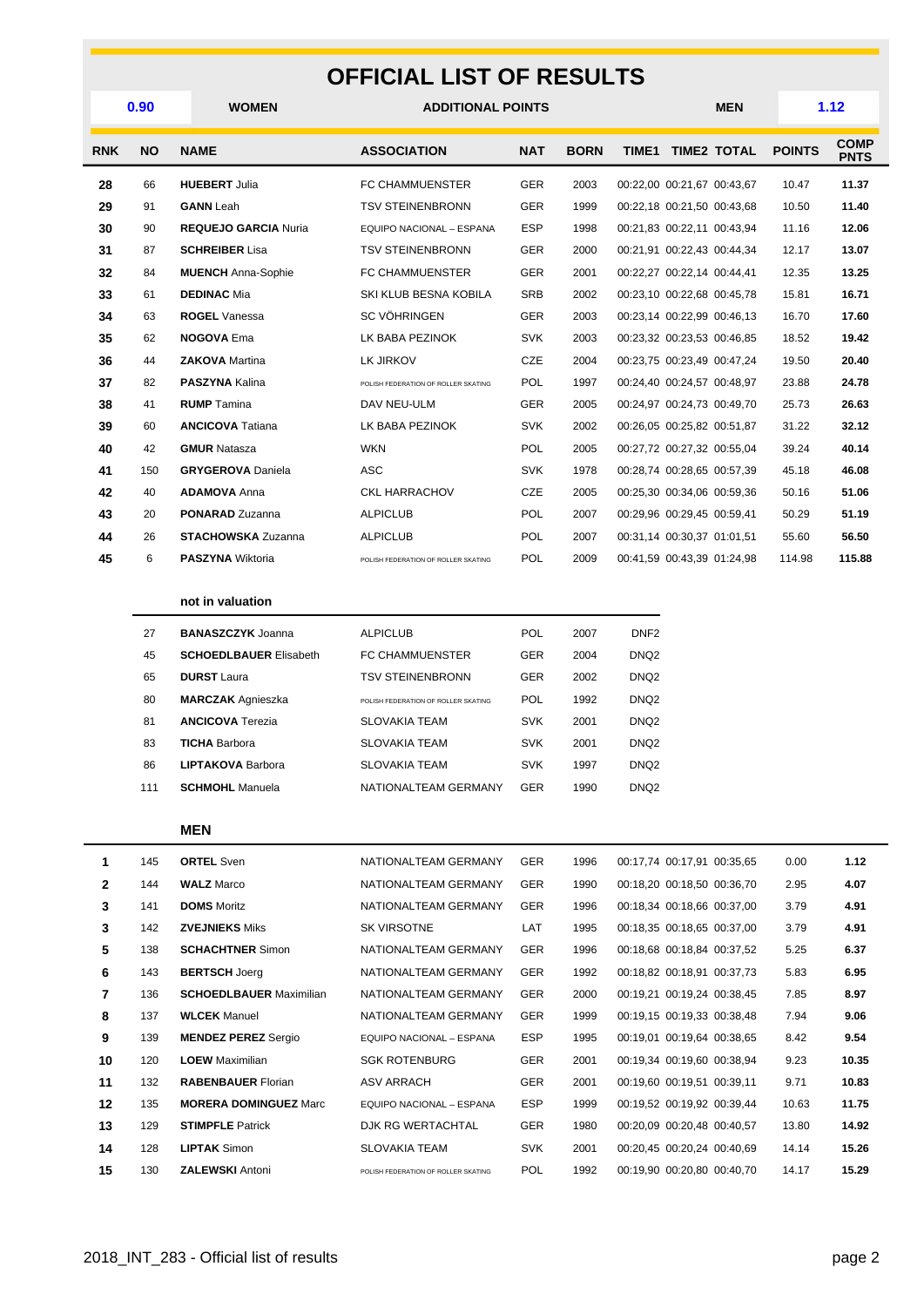### **OFFICIAL LIST OF RESULTS**

| 0.90       |           | <b>WOMEN</b>               | <b>ADDITIONAL POINTS</b>            |            |             |  | <b>MEN</b>                 |               | 1.12                       |
|------------|-----------|----------------------------|-------------------------------------|------------|-------------|--|----------------------------|---------------|----------------------------|
| <b>RNK</b> | <b>NO</b> | <b>NAME</b>                | <b>ASSOCIATION</b>                  | <b>NAT</b> | <b>BORN</b> |  | TIME1 TIME2 TOTAL          | <b>POINTS</b> | <b>COMP</b><br><b>PNTS</b> |
| 16         | 134       | <b>MAURER Marinus</b>      | DAV NEU-ULM                         | <b>GER</b> | 2001        |  | 00:20.30 00:20.56 00:40.86 | 14.61         | 15.73                      |
| 17         | 127       | <b>ADAM</b> Alexandr       | <b>KL TURNOV</b>                    | CZE        | 1997        |  | 00:20,24 00:20,94 00:41,18 | 15.51         | 16.63                      |
| 18         | 75        | <b>SCHREIBER Moritz</b>    | <b>TSV STEINENBRONN</b>             | <b>GER</b> | 2002        |  | 00:20,78 00:21,40 00:42,18 | 18.32         | 19.44                      |
| 19         | 70        | <b>PRINZING Moritz</b>     | TV NEIDLINGEN                       | <b>GER</b> | 2003        |  | 00:21,32 00:21,08 00:42,40 | 18.93         | 20.05                      |
| 20         | 76        | <b>RUMP</b> Jannis         | DAV NEU-ULM                         | <b>GER</b> | 2002        |  | 00:21,00 00:21,49 00:42,49 | 19.19         | 20.31                      |
| 21         | 169       | <b>MELZI</b> Marco         | A.S.D. PATTINATORI TORINO           | ITA        | 1969        |  | 00:21,05 00:21,74 00:42,79 | 20.03         | 21.15                      |
| 22         | 125       | <b>PAWLOWSKI Bartosz</b>   | <b>ALPICLUB</b>                     | <b>POL</b> | 2000        |  | 00:21,09 00:21,88 00:42,97 | 20.53         | 21.65                      |
| 23         | 170       | <b>AMBROS Dusan</b>        | <b>SLOVAKIA TEAM</b>                | <b>SVK</b> | 1969        |  | 00:21.05 00:22.05 00:43.10 | 20.90         | 22.02                      |
| 24         | 121       | <b>WIECKER Christian</b>   | <b>TSV STEINENBRONN</b>             | <b>GER</b> | 1998        |  | 00:21,37 00:22,26 00:43,63 | 22.38         | 23.50                      |
| 25         | 162       | <b>SOUKUP Jaromir</b>      | LK JIRKOV                           | CZE        | 1975        |  | 00:21,88 00:22,14 00:44,02 | 23.48         | 24.60                      |
| 25         | 165       | <b>TICHY Andrei</b>        | <b>SLOVAKIA TEAM</b>                | <b>SVK</b> | 1972        |  | 00:22,01 00:22,01 00:44,02 | 23.48         | 24.60                      |
| 27         | 54        | <b>DURST Lars</b>          | <b>TSV STEINENBRONN</b>             | <b>GER</b> | 2004        |  | 00:22,18 00:22,16 00:44,34 | 24.38         | 25.50                      |
| 27         | 124       | <b>KAPUSCINSKI</b> Marcin  | POLISH FEDERATION OF ROLLER SKATING | POL        | 1980        |  | 00:22,16 00:22,18 00:44,34 | 24.38         | 25.50                      |
| 29         | 73        | <b>NOGA Matus</b>          | LK BABA PEZINOK                     | SVK        | 2003        |  | 00:22,24 00:22,83 00:45,07 | 26.42         | 27.54                      |
| 30         | 166       | <b>WOELFLE Walter</b>      | <b>SGK ROTENBURG</b>                | <b>GER</b> | 1961        |  | 00:22,62 00:23,11 00:45,73 | 28.27         | 29.39                      |
| 31         | 160       | <b>DUFEK</b> Vladimir      | LK JIRKOV                           | CZE        | 1974        |  | 00:22,98 00:23,55 00:46,53 | 30.52         | 31.64                      |
| 32         | 71        | <b>POSPISIL Lukas</b>      | LK JIRKOV                           | CZE        | 2003        |  | 00:23,83 00:23,89 00:47,72 | 33.86         | 34.98                      |
| 33         | 36        | <b>GRUBER</b> Christoph    | FC CHAMMUENSTER                     | <b>GER</b> | 2006        |  | 00:24,47 00:24,39 00:48,86 | 37.05         | 38.17                      |
| 34         | 126       | <b>MRACNA</b> Tomas        | SKI KLUB JUNIOR BRNO                | CZE        | 1994        |  | 00:20.63 00:35.53 00:56.16 | 57.53         | 58.65                      |
| 35         | 123       | <b>WOJTOWICZ Jakub</b>     | <b>SKIMKA SAY SPORT</b>             | <b>POL</b> | 2001        |  | 00:32,59 00:23,68 00:56,27 | 57.84         | 58.96                      |
| 36         | 72        | <b>REHOR Radek</b>         | SKI CLUB KRUSNOBORCI                | CZE        | 2003        |  | 00:22,19 00:34,60 00:56,79 | 59.30         | 60.42                      |
| 37         | 55        | <b>FUIANO CIRRO Simone</b> | SKIMKA SAY SPORT                    | POL        | 2004        |  | 00:23,83 00:44,63 01:08,46 | 92.03         | 93.15                      |
| 38         | 12        | <b>STACHOWSKI</b> Michal   | <b>ALPICLUB</b>                     | POL        | 2010        |  | 00:34,48 00:39,08 01:13,56 | 106.34        | 107.46                     |
|            |           |                            |                                     |            |             |  |                            |               |                            |

#### **not in valuation**

| 53  | <b>BUCKI Mateusz</b>        | SKIMKA SAY SPORT                     | <b>POL</b> | 2004 | DNQ1             |
|-----|-----------------------------|--------------------------------------|------------|------|------------------|
| 74  | <b>JAWORSKI Oskar</b>       | SKIMKA SAY SPORT                     | <b>POL</b> | 2002 | DNQ <sub>2</sub> |
| 122 | <b>KOMAROWSKI Krzysztof</b> | POLISH FEDERATION OF ROLLER SKATING. | <b>POL</b> | 1983 | DNQ1             |
| 131 | <b>STYRYLSKI</b> Michal     | SKIMKA SAY SPORT                     | <b>POL</b> | 1999 | DNQ <sub>2</sub> |
| 133 | <b>SEEBERGER Luca</b>       | DAV NEU-ULM                          | <b>GER</b> | 2000 | DNQ <sub>2</sub> |
| 140 | <b>MOELLER</b> Jan          | <b>KL TURNOV</b>                     | CZE        | 1992 | DNQ1             |
| 161 | <b>ZALEWSKI Roman</b>       | POLISH FEDERATION OF ROLLER SKATING  | <b>POL</b> | 1972 | DNQ <sub>2</sub> |
| 163 | <b>NOGA Marek</b>           | LK BABA PEZINOK                      | <b>SVK</b> | 1973 | DNQ <sub>2</sub> |
| 164 | <b>MATOUSEK Jan</b>         | LK JIRKOV                            | <b>CZE</b> | 1975 | DNO <sub>1</sub> |
| 167 | <b>RAMES Petr</b>           | LK JIRKOV                            | CZE        | 1971 | DNQ <sub>2</sub> |
| 168 | <b>TOPOLSKI Boguslaw</b>    | POLISH FEDERATION OF ROLLER SKATING  | <b>POL</b> | 1969 | DNQ1             |
| 171 | <b>PROCHAZKA</b> Tomas      | LK JIRKOV                            | CZE        | 1965 | DNO <sub>1</sub> |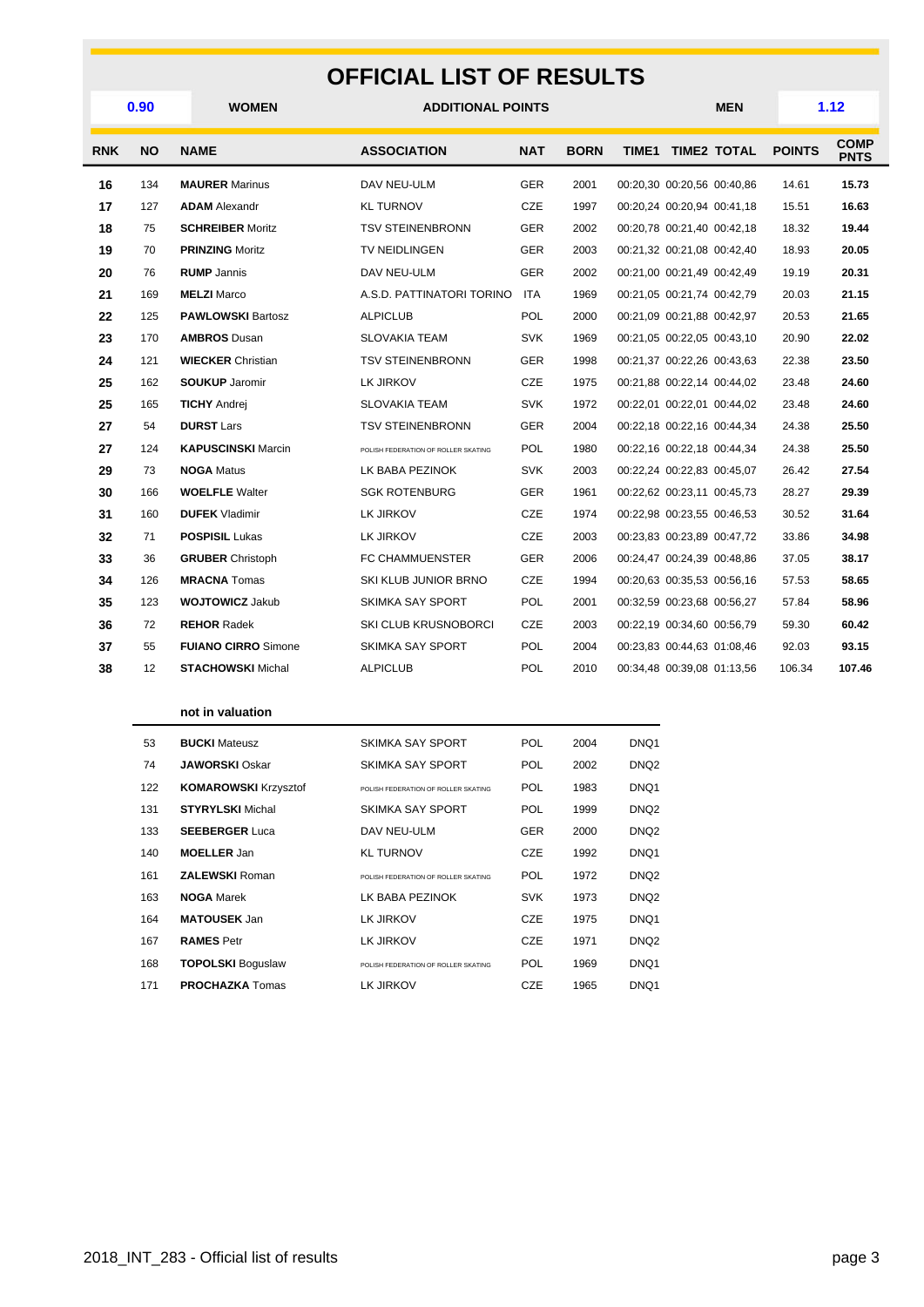## **ASSESS ADDITIONAL POINTS - WOMEN**

|              | 0.90<br><b>WOMEN</b> |                 | <b>ADDITIONAL POINTS</b>   |            |             |                | <b>MEN</b>     | 1.12          |  |
|--------------|----------------------|-----------------|----------------------------|------------|-------------|----------------|----------------|---------------|--|
| <b>RNK</b>   | <b>TIME</b>          | <b>CODE</b>     | <b>NAME</b>                | <b>NAT</b> | <b>BORN</b> | <b>RACEPNT</b> | <b>LISTPNT</b> | <b>BEST 5</b> |  |
| 1.           | 00:39.53             | <b>GER0347W</b> | <b>SEITZ Marina</b>        | <b>GER</b> | 1995        | 0.00           | 1.67           | 1.67          |  |
| $\mathbf{2}$ | 00:39,64             | <b>GER0096W</b> | <b>WANZKE Ann-Krystina</b> | <b>GER</b> | 1988        | 0.28           | 0.00           | 0.00          |  |
| 3            | 00:39,86             | CZE0002W        | KUDELASKOVA Gabriela       | CZE        | 1991        | 0.83           | 2.03           | 2.03          |  |
| 4            | 00:39,89             | GER0003W        | <b>WITTMANN Claudia</b>    | <b>GER</b> | 1992        | 0.91           | 0.15           | 0.15          |  |
| 5            | 00:40,16             | <b>GER0126W</b> | <b>BOERSIG Elea</b>        | <b>GER</b> | 1999        | 1.59           | 2.11           |               |  |
| 6            | 00:40.56             | GER0181W        | SING Mona                  | <b>GER</b> | 1991        | 2.61           | 0.67           | 0.67          |  |
| 7            | 00:40.67             | <b>GER0200W</b> | <b>SCHMID Lisa</b>         | <b>GER</b> | 1999        | 2.88           | 2.61           |               |  |
| 8            | 00:41,08             | CZE0004W        | PROCHAZKOVA Barbora        | CZE        | 1991        | 3.92           | 4.13           |               |  |
| 9            | 00:41,27             | <b>GER0360W</b> | ROGEL Sinah                | <b>GER</b> | 2000        | 4.40           | 5.98           |               |  |
| 10           | 00:41,32             | <b>GER0574W</b> | <b>SCHLEGER Julia</b>      | <b>GER</b> | 1996        | 4.53           | 3.63           |               |  |
|              |                      |                 |                            |            |             |                |                |               |  |

**4.52**

**Calculation additional points: 4.52 : 5 = 0.90**